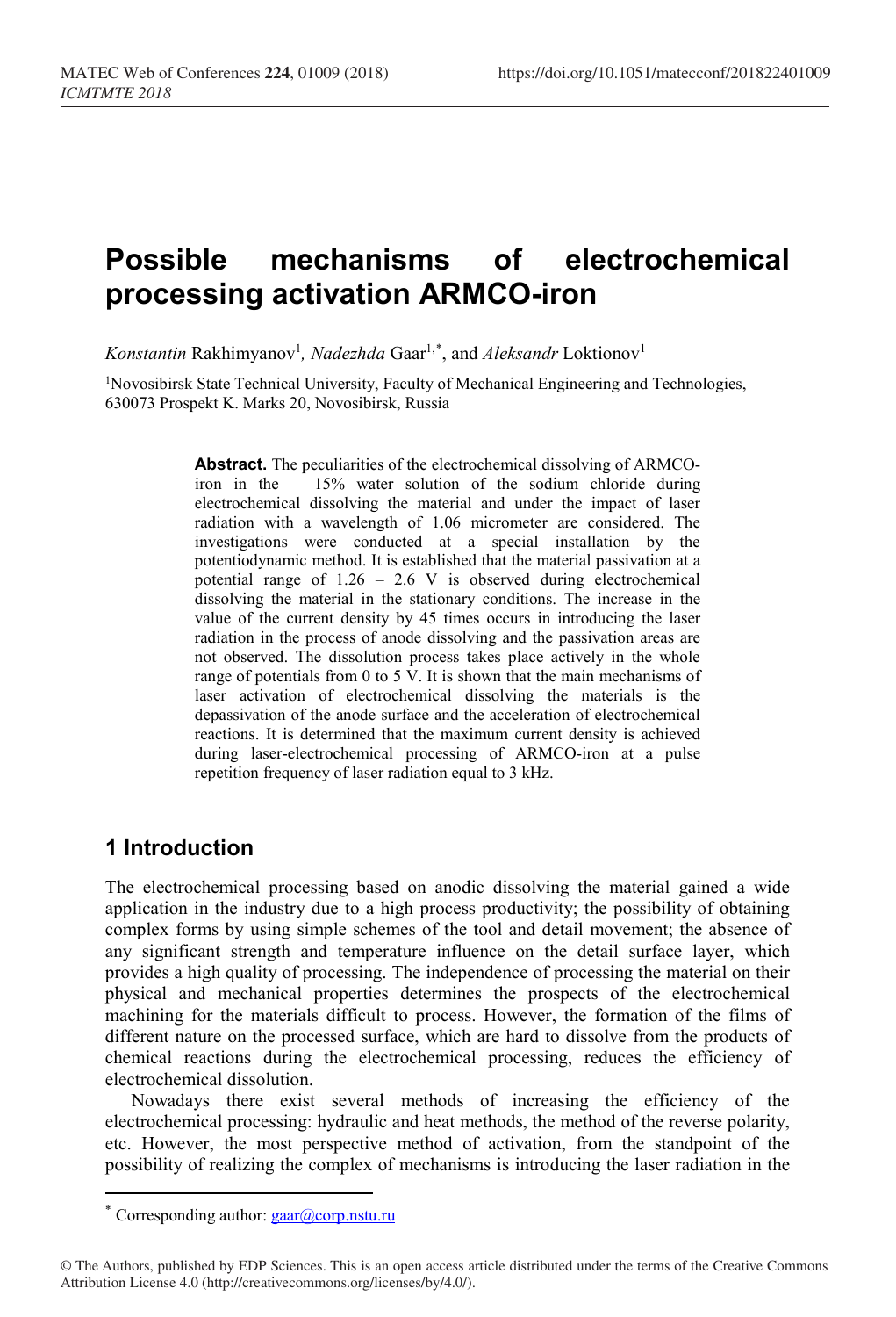inter-electrode gap between the cathode-tool and the anode-detail during the processing. A combined method was referred to as the laser-electrochemical size processing. From the theoretical point of view, the activation method allows implementing the main mechanisms of the activation process of the anode dissolving depending on the chosen combinations of the operating parameters of the laser radiation such as the wavelength, the frequency of pulse repetition frequency and the power density. It can increase the speed of the electrochemical processing practically for any metal [1, 2]. However, there exists the most effective mechanism of the activation process for every combination of the wavelength, the processed material and the chemical composition of the electrolyte. It can be found only from the experiments.

### **2 Experimental data**

The laser electrochemical size processing proved its efficiency in processing different materials hard to process, namely, stainless steel, titanium alloys, tungsten-cobalt alloys [3 – 6]. A complicated chemical composition of the metals and alloys mentioned will mainly determine the peculiarities of the electrochemical dissolving during their processing. Because of this, it is desirable to determine the prevailing activation mechanisms of the laser electrochemical size processing on one-component or so-called "model" materials. ARMCO-iron was chosen as an investigated material in which the amount of iron in the chemical composition is 98%. The water solution of the sodium chloride with a 15% concentration of salt was used as an electrolyte. This electrolyte composition is widely used in the electrochemical processing of iron-containing materials and meets the requirements for electrolytes used for the laser electrochemical processing [7]. The electrochemical cell and the installation for conducting experiments are described in detail in Papers [8] and [9], respectively. The installation allows conducting both electrochemical investigations of the material anode behavior in the stationary conditions (without radiation) and in the laser electrochemical processing. The investigations were conducted by using the wavelength of the laser radiation equal to 1.06 micrometer with the pulse repetition frequency from 2 kHz to 4 kHz. The preliminary choice of the wavelength value and the pulse repetition frequency is based on the results of the preliminary experiments of the laser electrochemical size processing of iron-containing materials.

The average value of the power density of the laser radiation taking into consideration the extinction coefficient was equal to  $3.3 \cdot 10^3$  W/m<sup>2</sup>, which provided the absence of the electrolyte boiling in the zone of introducing the lased radiation according to the results of the mathematical calculations [10]. It was confirmed during the visual observation of the process.

The investigation of the material anode behavior was done by the polarization curves obtained in using the potentiodynamic method. The order of potential change and recording of the current value were accomplished by IPC-Pro M potentiostat-galvanostat in the potential sweep in the range from 0 to 5 V at a speed of 50 mV/s

#### **3 Results of the research and discussion**

The polarization curve for ARMCO iron in the 15% water solution of the sodium chloride obtained by the potentiodynamic method during the electrochemical processing (without the radiation) is presented in Figure 1.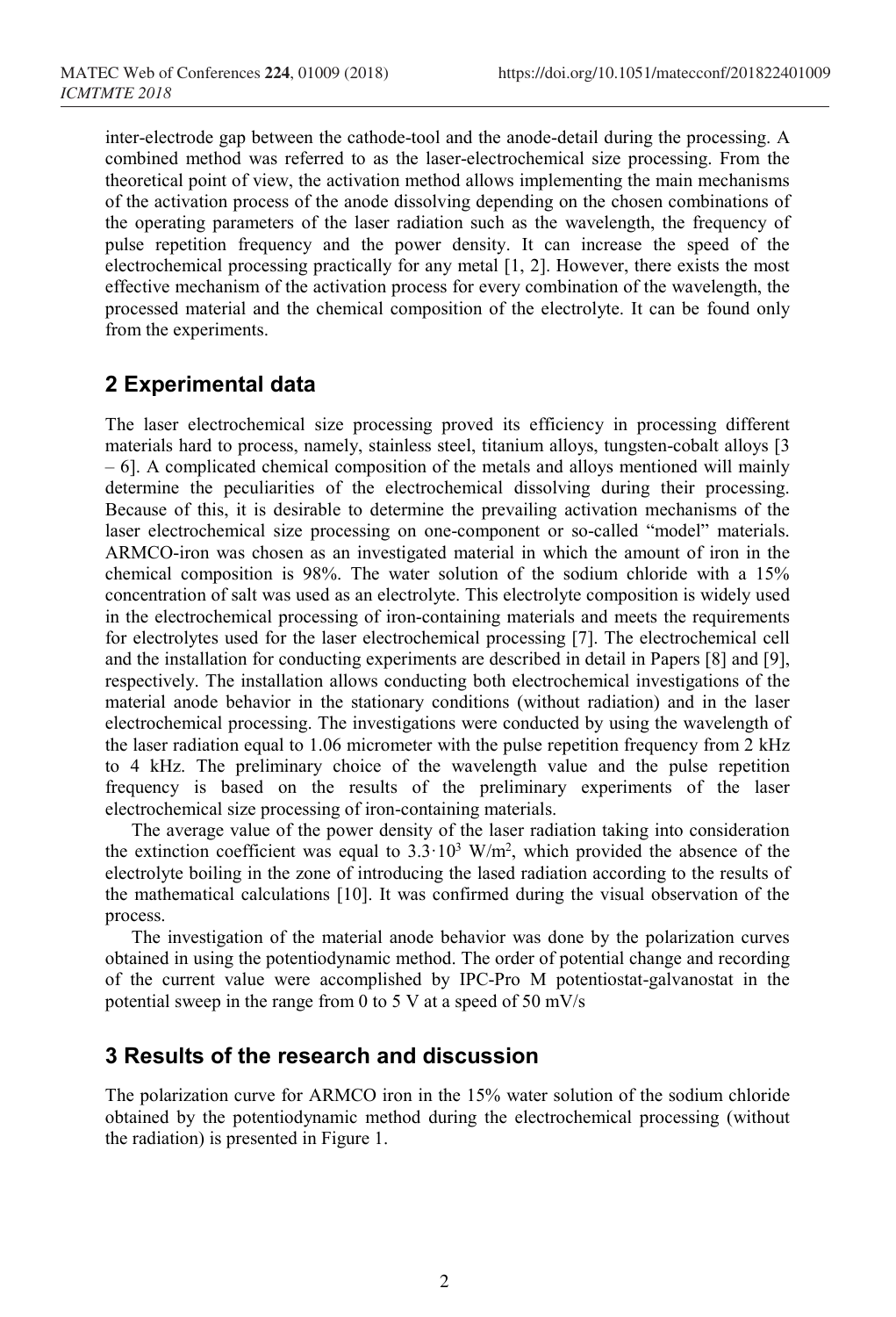

**Fig. 1.** Polarization curve obtained by the potentiodynamic method for ARMCO iron in 15% water solution of the sodium chloride during the electrochemical processing

Three specific areas can be identified on the polarization curve of the iron anode dissolving. The first area of the polarization curve is in the potential range from -0.2 V to 1.25 V and is characterized by the increase in the current density with increasing the potential, which confirms the active dissolving of the processed material. The second area of the polarization curve possesses another character of dissolving and is in the potential range from 1.25 V to 2.6 V. The fall in the current density with increasing the potential is observed in this area, which confirm the iron passivation. The next potential range (from 2.6 V to 5 V) corresponds to the area with the growth in the current density in increasing the potential, which proves the active transpassive iron dissolution.

The polarization curve for ARMCO-iron in the 15% water solution of the sodium chloride obtained by the potentiodynamic method during the laser electrochemical size processing is presented in Figure 2.

The analysis of the polarization curve obtained during the laser electrochemical size processing shows that the use of laser radiation with a wavelength of 1.06 micrometer activates the process of electrochemical dissolving in the entire range of potential. In this case, the achieved values of the current density during the laser radiation is 45 times more than without it (100 mA/mm<sup>2</sup> and 4,500 mA/mm<sup>2</sup> for the 5 V potential). The oscillations of the current density observed during the laser electrochemical size processing are related to the intensive formation and removal of the gas bubbles from the sample surface. The electrolyte color during the laser electrochemical size processing changed more intensively than during the traditional electrochemical processing. Usually the change in the electrolyte color, connected with appearing the reaction products in the liquid, occurred during 5-8 experiments while the intensive change in color took place during one experiment in using the laser electrochemical size processing. It indicates the intensification of material electrochemical dissolving of the material in introducing the laser radiation in the processing zone.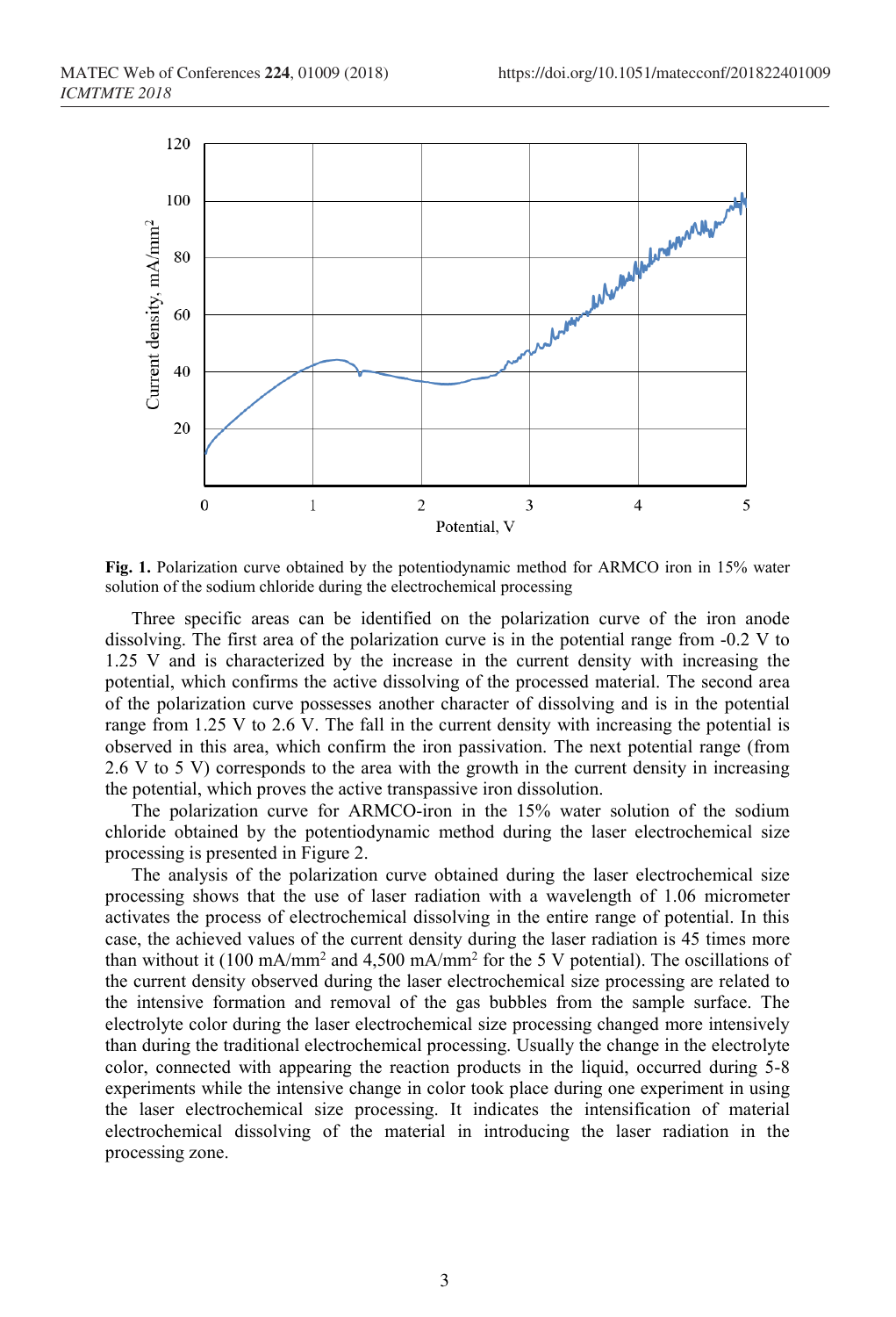

**Fig. 2.** Polarization curves obtained by the potentiodynamic method for ARMCO-iron in the 15% water solution of the sodium chloride:  $1 -$  during the electrochemical processing;  $2 -$  during the laser electrochemical size processing  $c f = 3 kHz$ 

Decreasing the pulse repetition frequency below 3 kHz (2 kHz, 2.5 kHz) or increasing above 3 kHz (3.5 kHz, 4 kHz) led to the insignificant reduction in the achieved current density values. The decrease in the power density of the laser radiation from  $3.3 \cdot 10^3$  W/m<sup>2</sup> also resulted in reducing the achieved current density values, but the character of the polarization curve remained the same.

Thus, the presence of the optimal value of the pulse repetition frequency allows suggesting that the light-hydraulic effect and the heat activation of the process are not considered as the main mechanisms of the activation process of material dissolving. If the main mechanism of activation were the light-hydraulic effect, the decrease in the pulse repetition frequency would be accompanied by increasing the current density. If the mechanism of the process heat activation prevails, the growth in the current density must be observed with increasing the pulse repetition frequency, which is not observed during the experiment. So, it is more probable that the main mechanisms of the laser activation of electrochemical dissolving of iron are the influence of radiation on the passivating films and the photoactivation of electrochemical dissolving.

## **4 Conclusions**

The analysis of the polarization curves of ARMCO-iron anode dissolving during the electrochemical processing and the laser electrochemical size processing in 15% water solution of sodium chloride allows coming to the following conclusions:

1.The use of the laser radiation with a wavelength of 1.06 micrometer during the laser electrochemical size processing of ARMCO-iron in the water solution of the sodium chloride is effective. It allows increasing the current density by 45 times more than during the electrochemical processing.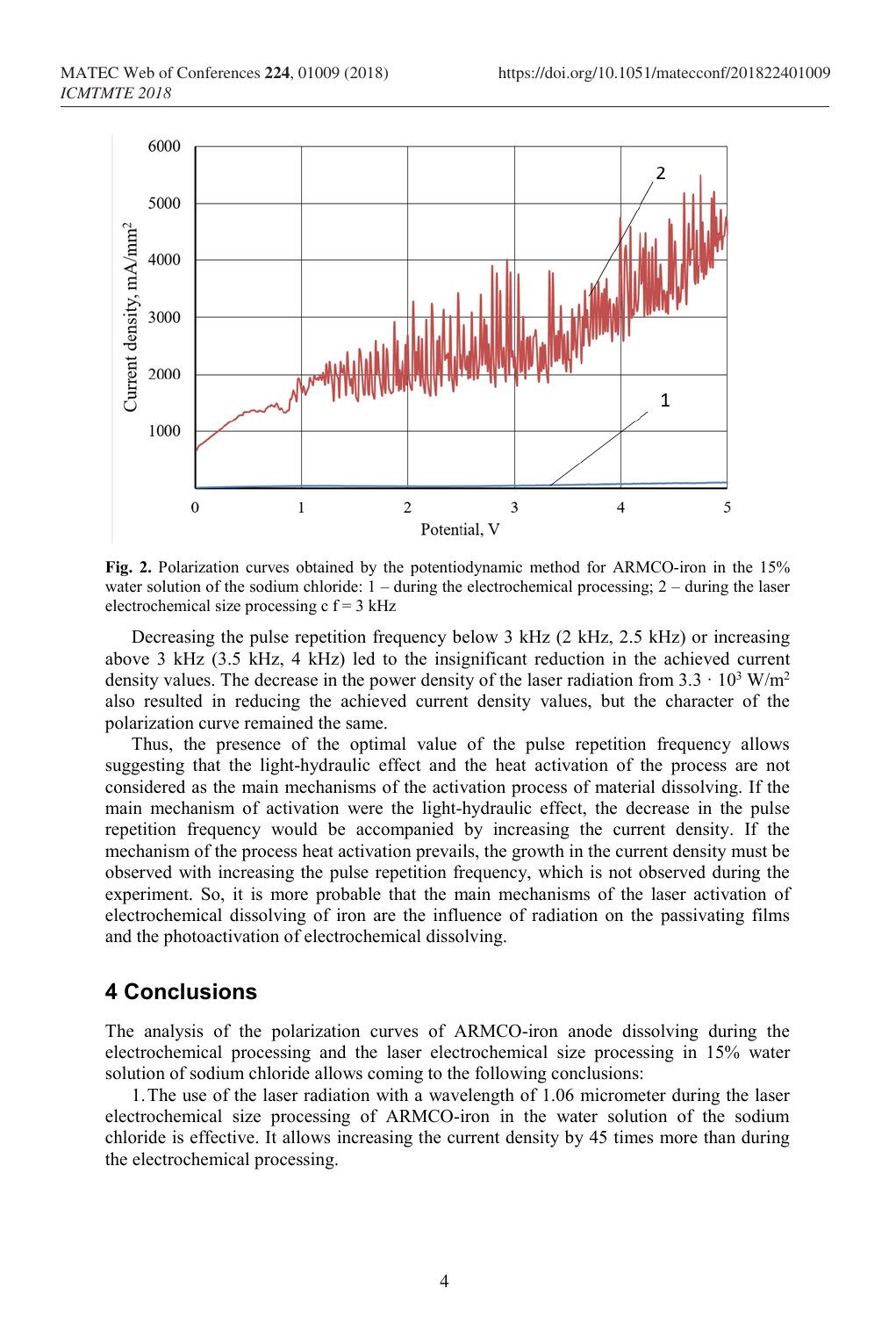2.The pulse repetition frequency equal to 3 kHz is optimal for the laser electrochemical size processing of ARMCO-iron from the viewpoint of the achieved values of the current density.

3.The most probable activation mechanisms of ARMCO-iron by the laser electrochemical size processing are the influence of radiation on the passivating films as well as the photoactivation of electrochemical dissolving.

## **References**

- 1. J.A. McGeough, *Principles of electrochemical machining*. L.: Chapman and Hall, 1974 - 255 p.
- 2. *Electrochemical machining*/Eds. De Barr A. E., Oliver D.A. L.: Macdonald, 1968 248 p.
- 3. J. F. Wilson. *Practice and theory of electrochemical machining*. N.Y.: Wiley, 1971 252 p.
- 4. А. D. Davydov, Е. Kozak, *Vysokoskorostnoye elektrokhimicheskoye formoobrazovaniye* (*High-speed electrochemical shaping)*, - Moscow: The science, 1990. - 272 р.
- 5. А. D. Davydov, V.М. Volgin, V. V. Lyubimov, *Elektrokhimicheskaya razmernaya obrabotka metallov: protsess formoobrazovaniya* (*Electrochemical dimensional processing of metals: the process of shaping)*. Elektrokhimiya = Electrochemistry, **40**, pp. 1438-1442 (2004) (in Russian).
- 6. V. S. Krylov, А. D. Davydov, *Problemy teorii elektrokhimicheskogo formoobrazovaniya i tochnosti razmernoy elektrokhimicheskoy obrabotki (Problems in the theory of electrochemical shaping and the accuracy of dimensional electrochemical processing),* Elektrokhimiya = Electrochemistry, **11,** pp. 1115–1179 (1975) (in Russian).
- 7. Yu. N. Pеtrov, *Osnovnyye napravleniya issledovaniy v oblasti EKhRO (The main areas of research in the field of EXPO)*. Elektrokhimicheskaya razmernaya obrabotka = Electrochemical dimensional processing. Kishinev: Shtiintsa, pp. 5–8 (1954) (in Russian).
- 8. Kh. M. Rakhimyanov, N. P. Gaar, *Puti intensifikacii jelektrohimicheskoj razmernoj obrabotki (Ways for intensification of electrochemical dimensional machining)*, Polzunov's almanac, Barnaul, I.I. Polzunov Altai State Technical University, **4,** рр. 191-192 (2008) (in Russian).
- 9. Kh.M. Rakhimyanov, N. P. Gaar, *Possible ways for intensification of dimensional electrochemical machining (DECM).* IFOST. Novosibirsk- Tomsk, Russia, June 23-29, 2008, Proceedings of the third international forum on strategic technologies, Novosibirsk, Novosibirsk State Technical University, pp. 106-107 (2008).
- 10. Kh. M. Rakhimyanov, K. Kh. Rakhimyanov, A. I. Zhuravlev, N. P. Gaar, A. A. Loktionov, *Anodnoye povedeniye titanovogo splava marki OT-4 pri intensifikatsii lazernym izlucheniyem protsessa elektrokhimicheskogo rastvoreniya* (*Anodic behavior of titanium alloy OT-4 with electrochemical stripping in the conditions of laser influence)*, Obrabotka metallov (tekhnologiya, oborudovanie, instrumenty) = Metal Working and Material Science, **51**, pp. 11–13 (2011) (in Russian).
- 11. Kh. M. Rakhimyanov, B. A. Krasilnikov, K. Kh. Rakhimyanov, A. I. Zhuravlev, N. P. Gaar, A. A. Loktionov, *Elektrokhimicheskaya obrabotka tverdogo splava VK8 v usloviyakh lazernogo vozdeystviya dlinoy volny 1.06 mkm v khloride natriya*